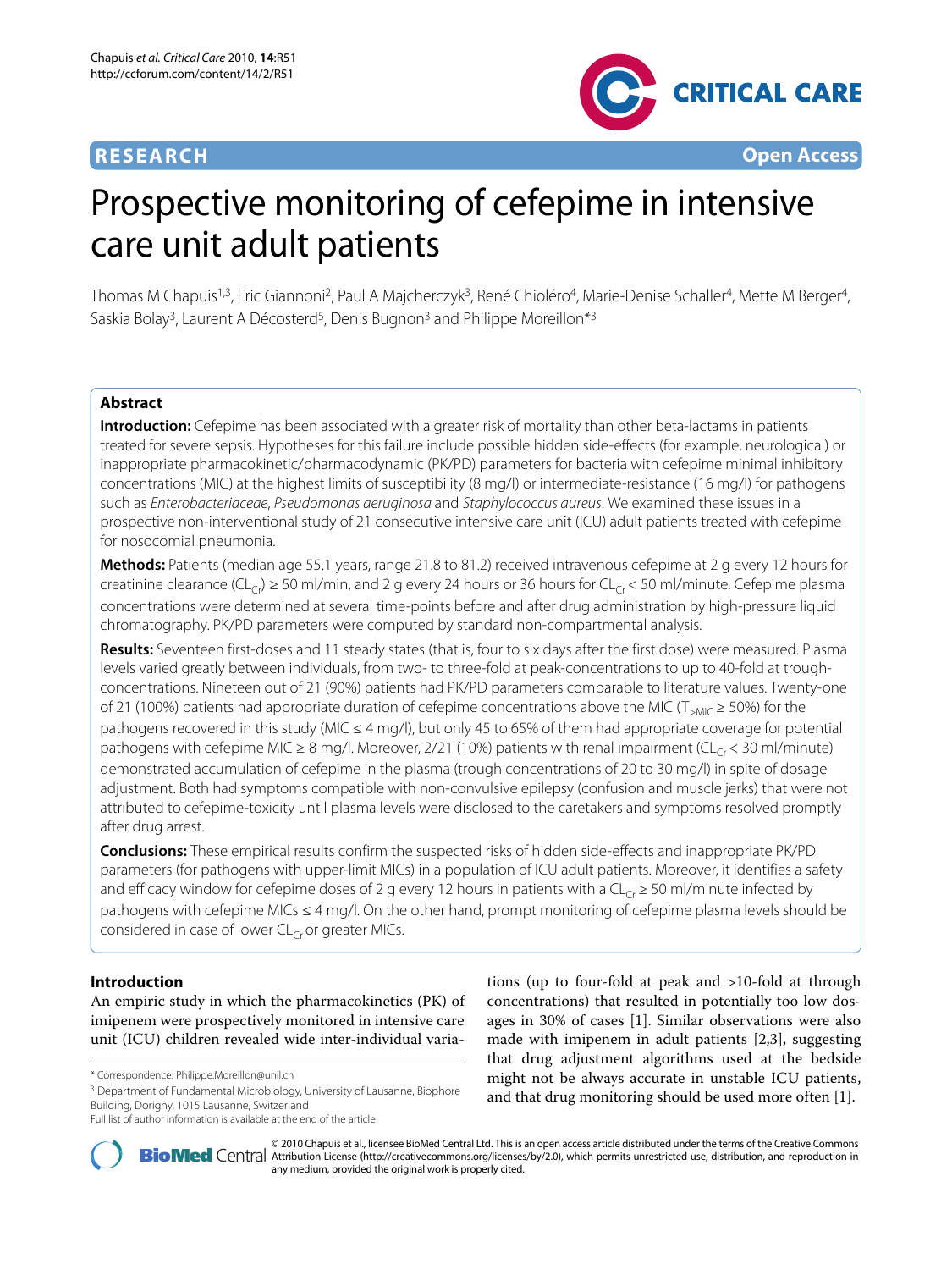The present report describes a similar quality assessment study in which the PK of cefepime was monitored in ICU adult patients. As in the children's study alluded to above [\[1](#page-8-0)], PK results were not disclosed to the caretakers unless clinical problems were suspected to be associated with inappropriate drug dosages. This observation is timely in light of two meta-analyses that reported an increased mortality (risk ratio 1.26 (95% CI 1.08 to 1.49)) in patients treated for severe infection with cefepime, as compared to patients treated with other beta-lactams [[4,](#page-8-3)[5\]](#page-8-4). Moreover, Bhat et al. [\[6](#page-8-5)] observed that bacteremia due to gram-negative pathogens with minimal inhibitory concentrations (MICs) of cefepime in the highest range of susceptibility (that is, 8 mg/l) or above [[7\]](#page-8-6) were associated with an increased mortality in patients treated with cefepime than in those treated with other antibacterials.

Alarmed by these reports, the Food and Drug Administration (FDA) completed a complementary meta-analysis of 88 comparative studies (including the 38 reported by Yahav et al) totalizing 9,467 cefepime-treated patients [\[8](#page-8-7)]. This analysis did not confirm a higher overall mortality related to cefepime. Nevertheless, in the absence of drug monitoring, the excess mortality or treatment failures reported in specific studies [\[4-](#page-8-3)[6\]](#page-8-5) could be related to untoward overdosing or underdosing of cefepime in unstable patients.

Ideal dosing of cefepime should obey pharmacokinetic/ pharmacodynamic (PK/PD) population kinetics that help adjust drug dosing to the most appropriate PK/PD profile against target organisms [[9-](#page-8-8)[14\]](#page-9-0). This corresponds to a period of drug concentration above the MIC  $(T<sub>></sub>$ <sub>MIC</sub>) of >40% to 60% for beta-lactams in general [[15](#page-9-1)[-20](#page-9-2)] and ≥50% for cefepime [\[19](#page-9-3)[,20](#page-9-2)]. However, whether these goals are reached in the empiric day-to-day clinical setting is uncertain, especially in unstable ICU patients. The present work examined these issues in 21 consecutive ICU adult patients treated with cefepime. Individual PKs were prospectively determined following a similar study design as for imipenem in children [\[1](#page-8-0)]. The results further strengthen the need for antibiotic monitoring in complicated clinical situations.

## **Materials and methods**

## **Experimental design**

The Centre Hospitalier Universitaire Vaudois (CHUV) is a 1,400-bed tertiary teaching hospital encompassing all medical and surgical disciplines including organ grafts and burn patients. Its ICU is a mixed medico-surgical facility of 32 beds with a rate of admissions of approximately 2,600 patients per year. The study was aimed at following the natural PK profiles of cefepime in ICU adult patients, in a setting where beta-lactam monitoring was not routinely performed. It followed a similar protocol as in our former study of imipenem PK in the pediatric ICU [[1\]](#page-8-0). In brief, all consecutive adult patients (≥18 years old)

entering the ICU and prescribed cefepime (Bristol-Myers Squibb AG, Baar, Switzerland) by the caretakers were prospectively enrolled. All drug dosages and dosingadjustments were decided by them, based on daily clinical and laboratory assessments. Patients were excluded if they were allergic to beta-lactams, had been treated with cefepime within the last 15 days, or were requiring dialysis at the time of inclusion. The results of cefepime monitoring were not disclosed to the caretakers until the end of the study, unless the caretakers or the principal investigators (TMC and PM) suspected clinical problems that might be associated with inappropriate drug concentrations [[1\]](#page-8-0). The study aimed at collecting a total of 20 patients. The protocol was accepted by the local ethic committee, and written consent was obtained from the patient or from her or his legal representative.

Cefepime dosage in the ICU is 2 g every 12 h in patients with creatinine clearance ( $CL_{Cr}$ ) ≥50 ml/minute, and 2 g every 24 h or more in patients with  $CL_{Cr}$  < 50 ml/minute.  $CL<sub>Cr</sub>$  was calculated by the Cockcroft-Gault equation [[21\]](#page-9-4).  $CL<sub>Cr</sub>$  values reported herein are only those measured concomitantly to the determination of cefepime PKs. The drug was infused over 30 minutes via an intravenous line. PK analyses were performed at the first-dose and/or at steady state, that is, between Days 4 and 6 after treatment onset. Blood samples were drawn from a site remote from the drug administration line. In patients receiving the drug every 12 h, samples were collected just before drug administration, and at 30 minutes, 45 minutes, 1.5, 2.5, 4, 8 and 12 h after the beginning of drug infusion. In patients receiving the drug at longer intervals, in case of drug adaptation, blood sampling was made.

#### **Determination of cefepime concentrations in the plasma**

Cefepime titration was performed as reported in a previous work [[22](#page-9-5)]. Accordingly, to prevent ex-vivo drug degradation, blood samples were immediately chilled, centrifuged, and stored at -80°C until dosage was performed. All subsequent processes were performed at 4°C, including automatic injection by a refrigerated autosampler (Peltier cooler; Labsource, Reinach, Switzerland). Briefly, the procedure included initial extraction by protein precipitation, followed by reversed phase chromatography using 0.2 M Borate-Methanol (93%/7% vol/vol) mobile phase and integration of the 260 nm absorption signals. Calibration standards from 0.5 to 200 mg/l were prepared in healthy volunteer's plasma with cefepime provided by Bristol-Myers-Squibb AG (Sermoneta, Italy). Assay was carried out with a HPLC Merck-Hitachi LaChrom system (Hitachi Instruments, Ichige Hitachinaka, Japan), and a  $LC_{18}$  150  $\times$  4.6 mm column (Supelco, Bellefonte, PA, USA). More details on the method have already been published elsewhere [[22\]](#page-9-5). Its limit of quantification is of 0.5 mg/l and the intra and inter run coefficients of variation are below or at 10.3%.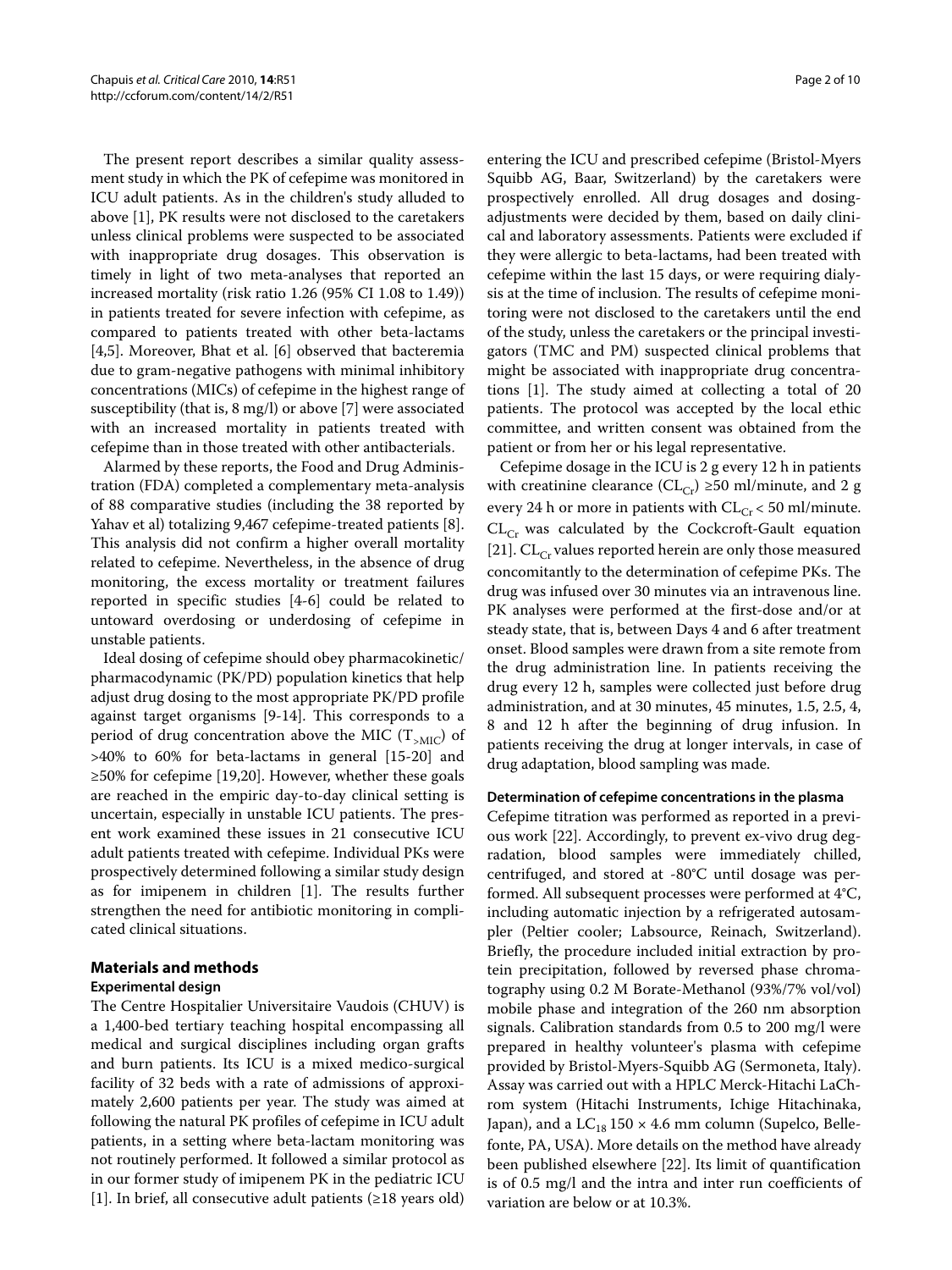## **PK parameters**

Calculated PK parameters included the terminal slope of cefepime elimination from the plasma  $(K_B)$ , the area under the curve of cefepime plasma concentrations (AUC; 0 to 12 h), the area under the first moment curve (AUMC), the terminal half-life of cefepime in the plasma  $(T_{1/2\beta} = \log 2/K_{\beta})$ , the mean resident time (MRT = AUMC/AUC), the systemic clearance (CL<sub>CEF</sub> = dose/ AUC), and the initial and steady state volumes of distribution ( $V_{\beta}$  =  $CL_{CEF}/K_{\beta}$  and  $V_{ss}$  =  $CL_{CEF}$  × MRT, respectively). For the seven-paired kinetics, comparisons between the first-dose PK and the steady-state PK were done by the Wilcoxon matched pairs test.

### **Clinical and laboratory parameters, and PK/PD analyses**

Characteristics of the patients are presented in Table [1](#page-3-0). In addition, several clinical and biological variables were recorded daily during the ICU stay, including weight (using beds with weight assessment function), hemodynamic parameters (heart rate, mean blood pressure, central venous pressure), SAPS II score (Simplified Acute Physiology Score) [[23\]](#page-9-6), serum creatinine concentrations, creatinine clearance, urea, plasma proteins, serum albumin concentrations, blood lactate, pH, pCO<sub>2</sub>, HCO<sub>3</sub>, plasma sodium and potassium, aspartate aminotransferase (ALAT), alanine aminotransferase (ASAT), prothrombin time (PT), and hemoglobin. Throughout the PK determination period, hemodynamic parameters were recorded hourly for mean computation. Among clinical and laboratory parameters, those having a significant Pearson's correlation coefficient with any PK parameters were then selected for a stepwise multiple regression as predictive variable for the concerned PK parameters.

Presumed pathogens were identified at the central microbiology laboratory of the hospital and MICs of cefepime were determined by the E-test (AB Biodisk, Solna, Sweden). The  $T_{\text{SMIC}}$  period is one of the most pertinent parameters predicting beta-lactam efficacy [\[15-](#page-9-1) [20](#page-9-2)]. Therefore, this PK/PD parameter was computed for any kinetics provided by this study, using the cefepime MIC susceptibility breakpoints recommended by the Clinical and Laboratory Standards Institute (CLSI) (that is, ≤8 mg/l for *Enterobacteriaceae*, *Pseudomonas aeruginosa* and *Staphylococcus aureus*, ≤2 mg/l for *Haemophilus* spp. and ≤1 mg/l or lower for *Streptococcus pneumoniae* and other streptococci) [[7\]](#page-8-6).

## **Evaluation endpoints**

The primary endpoints were the appropriateness of the PK/PD profiles in terms of  $T_{\text{SMIC}}$  regarding the recommended cefepime MIC breakpoints [[7\]](#page-8-6), as well as clinically-detected toxicity. The secondary endpoint was the fact that patients could be discharged from the ICU and eventually leave the hospital. On the other hand, treatment success was not a formal endpoint, as the study protocol was not designed to evaluate cefepime efficacy *strico sensu*. Cefepime was mostly used as first-line empiric treatment, and caretakers were free to switch to more standard therapy after receiving the results of microbial identification and susceptibility tests.

## **Results**

#### **Patient characteristics**

Ten females and 11 males (median age 55.1 years, range 21.8 to 81.2) entered the study between 1 April and 30 September 2001. All consecutive eligible patients were included, and no patients were excluded after entry. Demographic details and laboratory features are presented in Table 1. Only patients with clinical and radiological features compatible with nosocomial pneumonia (as defined by onset of ≥48 h after hospitalization) were included. This bias toward nosocomial pneumonia is likely to result from the empiric nature of the study. Indeed, consecutive patients were included by the caretakers, who preferentially used cefepime monotherapy for empiric treatment of nosocomial pneumonia (we have notoriously few methicillin-resistant *Staphylococcus aureus* in our institution), while empirical treatment of other severe infections, mostly intra-abdominal, involves beta-lactams with anti-anaerobe activities (that is, penems or penams) sometimes combined with other drugs. Presumed bacterial pathogens cultured from bronchioloalveolar lavage were identified in 10/21 (47%) patients. They were all susceptible to cefepime according to the standard MIC cut-off values (Table 1) [\[7](#page-8-6)].

#### **Cefepime PK profiles**

Seventeen first-dose and 11 steady-state PK profiles were determined, among which both profiles were obtained in seven patients. Eleven patients had only first-dose PK determinations because they had already left the ICU by the time steady-state measurements should have been performed (that is, four to six days after treatment initiation). Conversely, four patients had only a steady-state measurement because they gave their written consent after the first dose had already been administered. The 12 h administration schedule was pursued in 19 patients and adapted in two patients with  $CL_{Cr}$  <50 ml/minute (Figure [1\)](#page-4-0). Figure [1](#page-4-0) depicts the kinetics of cefepime concentrations in the plasma versus time at the first-dose (left panel) and at steady-state (right panel), respectively. Cefepime concentrations varied by two- to three-fold at peak levels and up to 40-fold at trough levels (Figure [1](#page-4-0) and Table 2). The majority of patients (that is, 13/17 or 76% at first dose and 9/11 or 81% at steady state) had trough levels  $\leq 10$  mg/l. On the other hand, four patients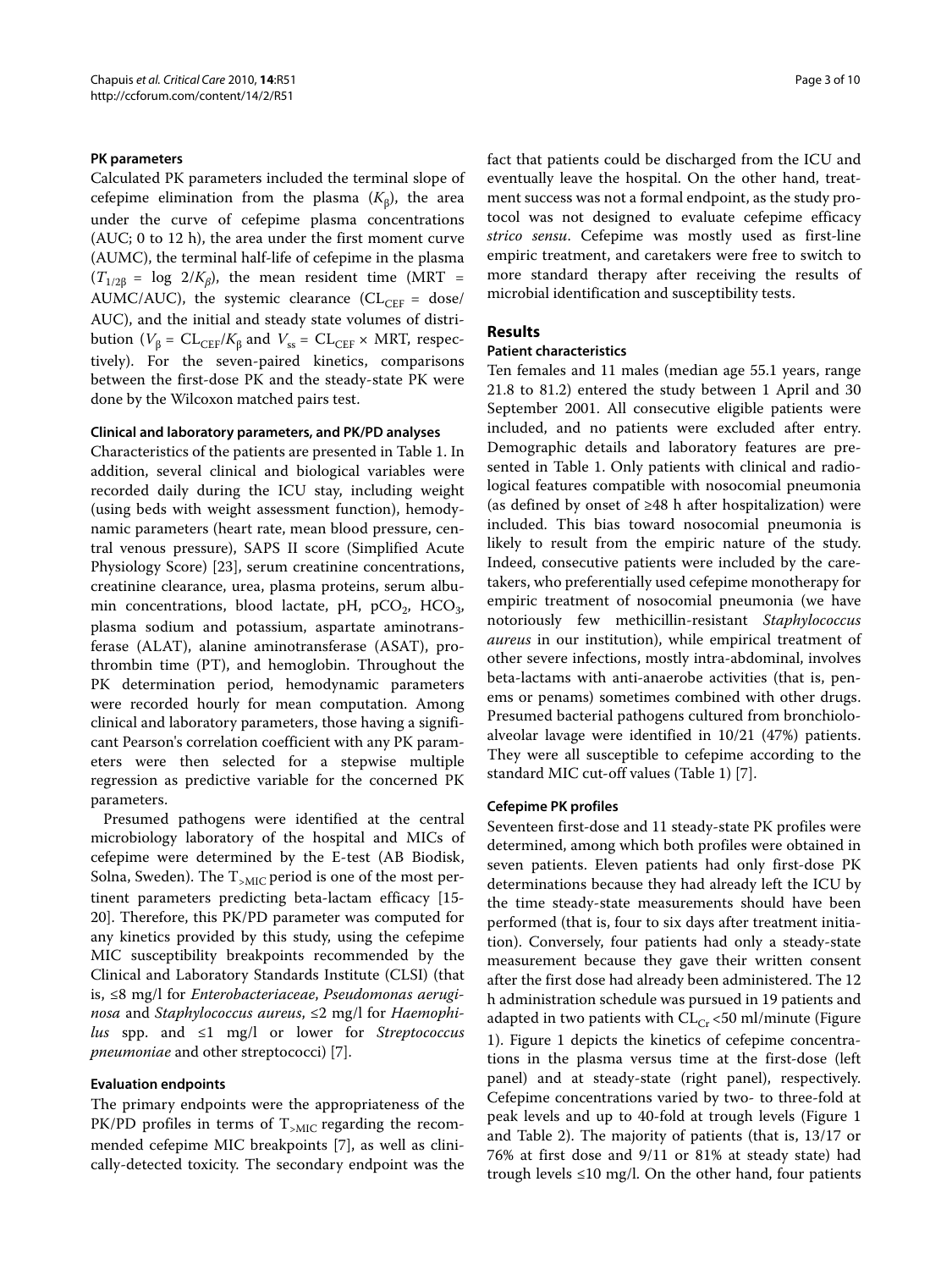| <b>Reason for ICU</b><br>admission        | <b>Underlying disease</b>                | <b>SAPS II score</b> | Weight<br>(Kg) | <b>CICr</b> | Presumed<br>pathogens | <b>MIC</b><br>(mg/l) |
|-------------------------------------------|------------------------------------------|----------------------|----------------|-------------|-----------------------|----------------------|
| Cardiovascular<br>surgery <sup>1</sup>    | Coronary artery disease                  | 38                   | 75             | 17.8        |                       |                      |
| Multiple trauma                           | Bipolar disorder                         | 33                   | 75             | 139.3       | E. coli               | 0.024                |
| Thoracic surgery 2                        | Non-specific interstitial<br>pneumonia   | 33                   | 85             | 126.6       |                       |                      |
| Abdominal<br>surgery <sup>3</sup>         | Abdominal aortic aneurysms               | 26                   | 75             | 51          |                       |                      |
| Multiple trauma                           | Chronic obstructive pulmonary<br>disease | 23                   | 86             | 63.4        | S. aureus             | $\mathbf 2$          |
| Abdominal<br>surgery                      | Abdominal aortic aneurysms               | 32                   | 85             | 32.9        |                       |                      |
| Cardiovascular<br>surgery                 | Aortic stenosis                          | 47                   | 63             | 62.2        |                       |                      |
| Acute respiratory<br>failure <sup>4</sup> | Obesity stage II                         | 24                   | 120            | 135.5       | S. pneumoniae         | 0.75                 |
| Neurosurgery                              | Cerebral arterio-venous<br>malformation  | 50                   | 53             | 166.9       | E. coli               | 0.04                 |
| Cardiovascular<br>surgery                 | Myeloproliferative disorder              | 52                   | 65             | 79.6        | S. pneumoniae         | 0.047                |
| Multiple trauma                           | None                                     | 42                   | 70             | 133.5       | P. aeruginosa         | $\overline{4}$       |
| Cardiovascular<br>surgery                 | Aortic bicuspidy                         | 9                    | 68             | 101.9       |                       |                      |
| Acute respiratory<br>failure <sup>1</sup> | Coronary artery disease                  | 51                   | 60             | 12          |                       |                      |
| Neurosurgery                              | None                                     | 23                   | 40             | 161         | P. aeruginosa         | 4                    |
| Multiple trauma                           | Diabetes mellitus                        | 22                   | 58             | 92.1        |                       |                      |
| Cardiovascular<br>surgery                 | Coronary artery disease                  | 24                   | 78             | 59.8        |                       |                      |
| Acute respiratory<br>failure <sup>4</sup> | Myeloproliferative disorder              | 69                   | 52             | 95.5        | S. pneumoniae         | $\mathbf{1}$         |
| Cardiovascular<br>surgery                 | Coronary artery disease                  | 33                   | 47             | 115.1       |                       |                      |
| Multiple trauma                           | None                                     | 24                   | 62             | 142.1       |                       |                      |
| Ear-nose and<br>throat surgery            | Pharynx carcinoma                        | 43                   | 60             | 87.7        |                       |                      |
| Neurosurgery                              | High blood pressure                      | 58                   | 100            | 121.8       | H. influenzae         | $\mathbf{1}$         |

### <span id="page-3-0"></span>**Table 1: Clinical and microbiological features of the study population (10 females and 11 males; median age 55.1 years, range 21.8 to 81.2)**

 $Cl_{C}$ , creatinine clearance at inclusion, as determined by the Cockcroft-Gault equation; E. coli, Escherichia coli; H. influenza, Haemophilus influenza; MIC, minimal inhibitory concentration; P. aeruginosa, Pseudomonas aeruginosa; S. aureus, Staphylococcus aureus;S. pneumonia, Streptococcus pneumoniae;

<sup>1</sup>Patients who developed drug accumulation and symptoms compatible with neurological toxicity.

2Patient suffering a further episode of bronchoaspiration; switched to amoxicillin-clavulanate during follow-up.

<sup>3</sup>Patient died eight days after leaving the ICU from multiorgan failure. Autopsy revealed an ischemic colitis with intra-abdominal steatonecrosis. Patient was also treated with metronidazole for the presence of Clostridium difficile in stool cultures.

4Patients eventually switched to levofloxacin as a treatment of choice of penicillin intermediate-resistant Streptococcus pneumoniae.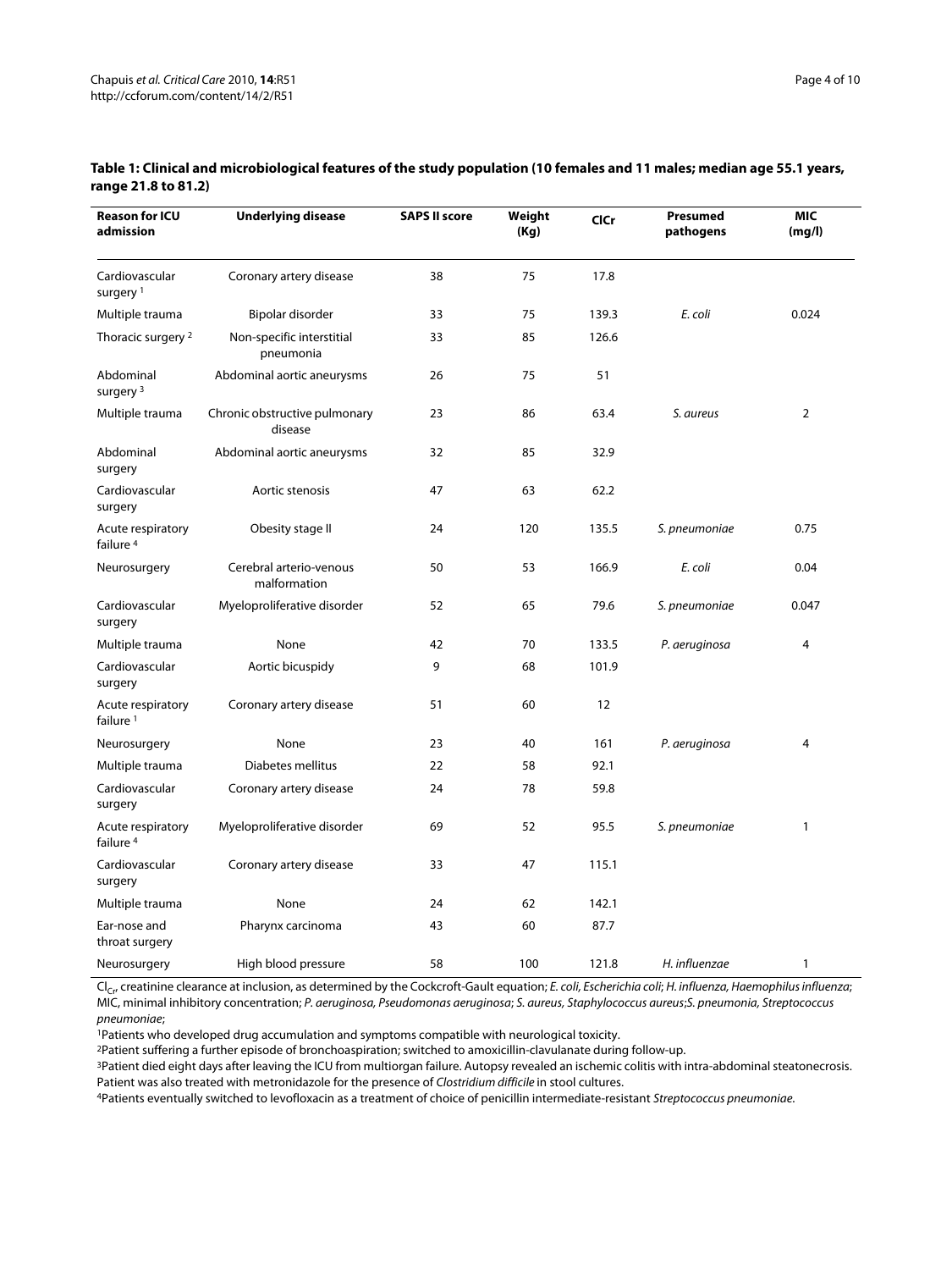clustered above this limit at the first dose, and two patients with altered renal function remained above this value at steady state, in spite of increasing the intervals of drug administration to 24 h and 36 h, respectively (right panel of Figure [1\)](#page-4-0). These are the two patients who developed untoward neurological side effects.

PK parameters were stable in most patients, with the notorious exception of the two patients with altered renal function ( $CL_{Cr}$  = 19 and 12 ml/minute, respectively). Table 2 shows that patients with conserved renal function (that is, a  $CL_{Cr} \geq 50$  ml/minute) had relatively comparable PK parameters as compared to those previously reported in healthy volunteers or burn patients. The main difference in our cohort was a greater  $T_{1/26}$  (h) and a parallel increased mean residence time (MRT).

#### **Factors influencing PK profiles**

To further dwell on factors influencing cefepime kinetics we attempted to match clinical and laboratory co-variables with specific PK parameters. Some associations were straightforward, such as the direct correlation between  $Cl_{Cr}$  and the steepness of the slope of elimination of cefepime from the plasma (that is, the terminal slope of cefepime clearance, or  $K_{\beta}$ , which follows the steeper slope of initial rapid drug distribution, or *K*α) (Figure [2A](#page-6-0), B), and between hemodilution and volume of distribution  $(V_{\beta})$  (Figure [2C](#page-6-0)). These are also the parameters most likely to be taken into account for drug dosing adjustment by clinicians.

Table 3 presents some of these parameters. Although several are easily associated with hemodynamic conditions, others could be more intricately involved in drug elimination, as exemplified by the reported pH-dependent, plasma-dependent, and temperature-dependent degradation of cefepime [[22,](#page-9-5)[24,](#page-9-7)[25\]](#page-9-8). In this line, both the  $pCO<sub>2</sub>$  and the HCO<sub>3</sub> were significantly associated with decreased drug half-life and mean resident time. Thus, in

<span id="page-4-0"></span>

**Figure 1 Pharmacokinetic profile of cefepime**. Concentration of cefepime versus time determined in the plasmas of 21 consecutive patients as determined at the first dose (left panel; 17 individual PK profiles) or at steady state (right panel; 11 individual PK profiles). Colors identify individual patients.

complex clinical situations the PK profiles might be influenced by individual physiopathological variables that are not taken into account in standard algorithms for adjustment of drug dosages.

## **Side effects**

The protocol was not aimed at detecting specific side effects of cefepime therapy. Therefore, possible related side effects were left on the appreciation of the caretakers, based on daily complete clinical and laboratory assessments. No untoward side effects were attributed to cefepime by the caretakers at first. Yet the two (10%) patients with high concentrations of cefepime in the plasma (highest concentrations in right panel in Figure [1](#page-4-0)) presented episodes of confusion and flapping tremor compatible with metabolic encephalopathy. Both had altered renal functions and had been subjected to dosing adjustment (2 g of cefepime q 24 h and 36 h for the patients with  $CL_{Cr}$  of 19 and 12 ml/minute, respectively). Yet, this dosage adjustment was insufficient and they had nevertheless high plasma levels. The accumulation of cefepime in the plasma concentrations was disclosed to the medical staff, and both patients recovered within 24 h of treatment arrest.

#### **Pharmacodynamic profiles and clinical outcome**

Optimal beta-lactam efficacy requires  $T_{\text{SMIC}}$  of >60% to 70% for *Enterobacteriaceae* and streptococci, and 40 to 50% for *Staphylococcus aureus* [\[15](#page-9-1)-[19,](#page-9-3)[26\]](#page-9-9). For certain beta-lactams including cefepime, a lower limit of 50% was also suggested [\[19](#page-9-3)[,20](#page-9-2)]. Table 4 presents the  $T_{\text{MIC}}$  of the present patient population as determined for cefepime MICs of 4 and 8 mg/l, respectively. At the dosage used herein (that is, 2 g q 12 h in patients with  $CL_{Cr} \geq 50$  ml/ minute) all patients had  $T_{\text{SMIC}}$  values above 50% for cefepime MIC of  $\leq$  4 mg/ml. Thus, the theoretical PD coverage was appropriate for all the presumed pathogens recovered in this study (cefepime MIC  $\leq$ 4 mg/l). All patients in this study were discharged from the ICU without antibiotic treatment failure regarding the indication of cefepime treatment, and all except one (Table 1) could eventually leave the hospital. On the other hand, when increasing the cefepime MIC cut-off to 8 mg/ml,  $T_{\text{SMIC}}$ decreased to ≤67% at the first dose and <44% at steady state, indicating that the dosage would be inadequate in a substantial number of patients infected with Gram-negative pathogens with such borderline susceptibilities, as suggested by Bhat et al. [[6\]](#page-8-5).

### **Discussion**

The present empirical study confirms the great interindividual variability of cefepime PK in the clinical setting, as reported with cefepime and imipenem by others [[1,](#page-8-0)[2](#page-8-1)[,27](#page-9-10)[,28](#page-9-11)]. Moreover, it underlines the difficulty of bed-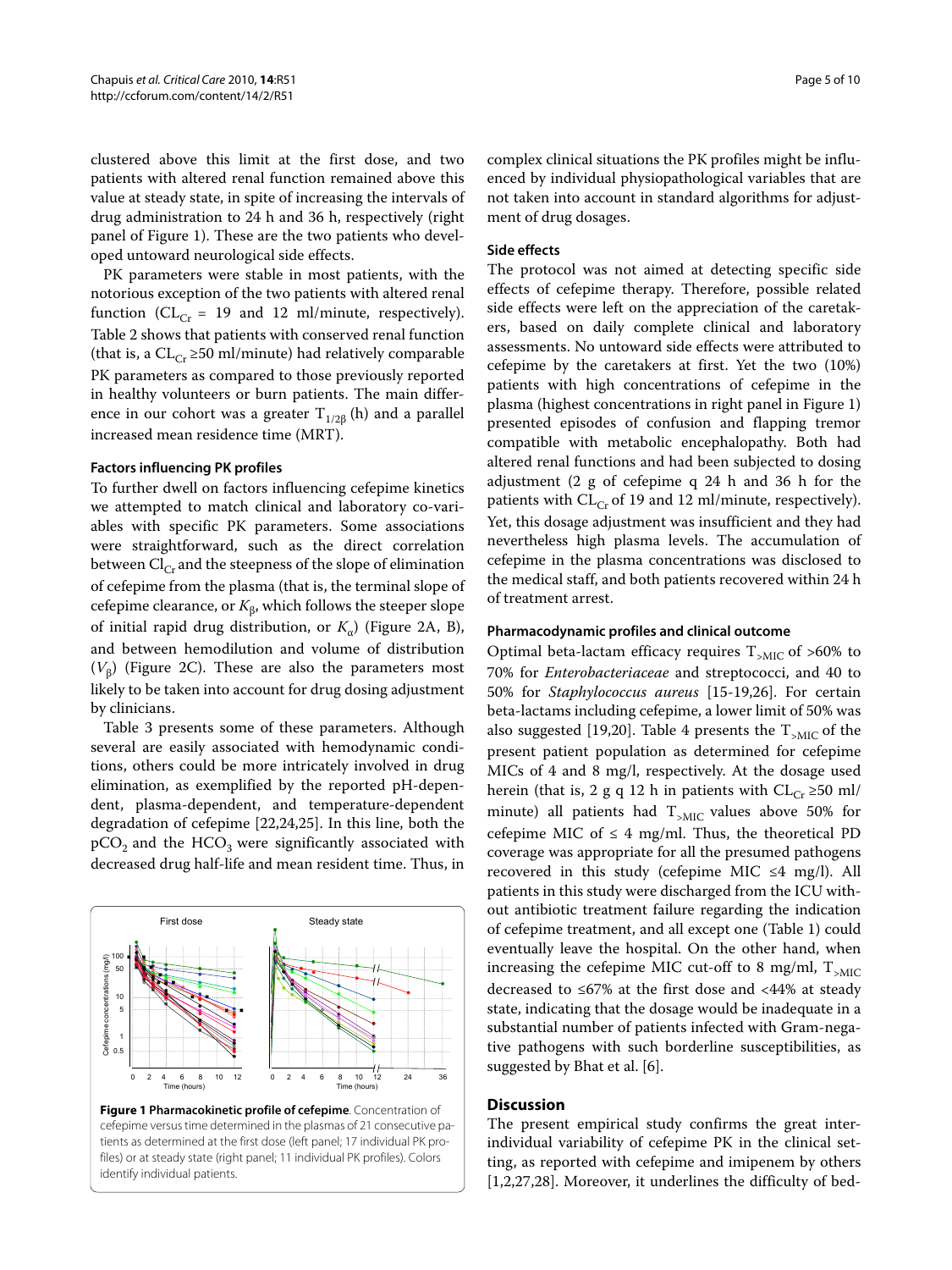| <b>Parameters and time</b><br>of calculation | Mean reported values $\pm$ SD |                                    |                                |                                         |  |  |
|----------------------------------------------|-------------------------------|------------------------------------|--------------------------------|-----------------------------------------|--|--|
|                                              | <b>Present study</b>          | Barbhaiya et al. <sup>3</sup> [45] | Sampol et al. <sup>4[50]</sup> | <b>Bonapace et al.</b> <sup>4[44]</sup> |  |  |
| First dose (17 patients)                     |                               |                                    |                                |                                         |  |  |
| $T_{1/2\beta}$ (h)                           | $4.03 \pm 3.19$               | <b>NS</b>                          | $2.45 \pm 0.56$                | $2.8 \pm 0.6$                           |  |  |
| $C_{\text{Max}}$ (mg/l) <sup>1</sup>         | $105 \pm 22$                  | $132 \pm 21$                       | <b>NS</b>                      | $102 \pm 15$ <sup>5</sup>               |  |  |
| $C_{Min}$ (mg/l) <sup>1</sup>                | $7.6 \pm 12$                  | <b>NS</b>                          | <b>NS</b>                      | <b>NS</b>                               |  |  |
| AUC (mg.h/liter)                             | $370 \pm 360$                 | $268 \pm 27$                       | $217 \pm 34$                   | $224 \pm 59$                            |  |  |
| MRT(h)                                       | $5.1 \pm 4.64$                | $2.56 \pm 0.31$                    | <b>NS</b>                      | <b>NS</b>                               |  |  |
| Clearance (liter/<br>$h.kq$ ) $1,2$          | $0.130 \pm 0.077$             | <b>NS</b>                          | $0.152 \pm 0.025$              | $0.1 \pm 0.03$                          |  |  |
| $V_{\beta}$ (liter/kg)                       | $0.513 \pm 0.180$             | <b>NS</b>                          | <b>NS</b>                      | <b>NS</b>                               |  |  |
| $V_{ss}$ (liter/kg)                          | $0.413 \pm 0.118$             | <b>NS</b>                          | $0.36 \pm 0.1$                 | $0.43 \pm 0.1$                          |  |  |
| Steady state (11<br>patients)                |                               |                                    |                                |                                         |  |  |
| $T_{1/2\beta}$ (h)                           | $4.33 \pm 4.32$               | Not available                      | $2.62 \pm 0.53$                | Not available                           |  |  |
| $C_{\text{Max}}$ (mg/l) <sup>1</sup>         | $97 \pm 8$                    |                                    | <b>NS</b>                      |                                         |  |  |
| $C_{Min}$ (mg/l) <sup>1</sup>                | $2.68 \pm 3.06$               |                                    | <b>NS</b>                      |                                         |  |  |
| AUC (mg.h/liter) <sup>1</sup>                | $226 \pm 107$                 |                                    | $262 \pm 57$                   |                                         |  |  |
| MRT(h)                                       | $5.3 \pm 5.9$                 |                                    | <b>NS</b>                      |                                         |  |  |
| Clearance (liter/<br>h.kg)                   | $0.131 \pm 0.084$             |                                    | $0.133 \pm 0.029$              |                                         |  |  |
| $V_{\beta}$ (liter/kg)                       | $0.513 \pm 0.180$             |                                    | <b>NS</b>                      |                                         |  |  |
| $V_{\varsigma\varsigma}$ (liter/kg)          | $0.413 \pm 0.118$             |                                    | $0.35 \pm 0.1$                 |                                         |  |  |

#### **Table 2: Pharmacokinetic parameters and comparison with previous literature using cefepime dosage of 2 g q 12 h.**

 $C_{\text{Max}}$  and  $C_{\text{MIN}}$ , maximal and minimal plasma concentrations at the end of drug infusion and just before the next infusion, respectively; AUC, area under the curve; MRT, mean residence time; NS, not specified; T<sub>1/2β</sub>, terminal plasma half-life; V<sub>β</sub>, initial volume of distribution; V<sub>SS</sub>, volume of distribution at steady state

 $1$ only patients with 2 g q 12 h (without two cases with dose adjustment at steady state)

2extrapolated to infinity for the first PK

3in normal volunteers

4in burn patients

side prediction of cefepime PK, based on standard drug adjustment algorithms, including calculated  $CL_{Cr}$ . In the present series, this resulted in extreme cefepime concentrations in the plasma from rather low values (trough cefepime concentrations below 4 mg/l in ca 50% of the patients) (Figure [1\)](#page-4-0) to unpredicted toxic values in two other patients with renal impairment.

A major parameter for cefepime drug adjustment is  $CL_{Cr}$ , which is often calculated by the classical Cockcroft-Gault equation [[21\]](#page-9-4). However, calculated clearance may be subject to errors because it does not take into account features such as muscular mass and turnover, which may influence creatinine concentrations in the serum [\[29](#page-9-15)]. Therefore, biases in calculated  $CL_{Cr}$  could be one potential explanation for the inter-individual PK variability observed. Nevertheless, although the Cockcroft-Gault equation may suffer from inaccuracies, the calculated  $CL_{Cr}$  values correlated very well with cefepime clearance, as indicated in Figure [2](#page-6-0). Additionally, we also tentatively calculated  $CL_{Cr}$  values using the MDRD (Modification of Diet in Renal Disease) method [[30\]](#page-9-16), but the results were quite concordant with the values presented herein (data not presented). Hence, some of the variations might be due to other factors.

For instance, some patients had increased  $CL_{Cr}$  as previously reported (>120 ml/minute, Figure [2\)](#page-6-0) [\[31](#page-9-17)] and might have benefited from increasing drug dosages. Alternatively, additional more intricate parameters pre-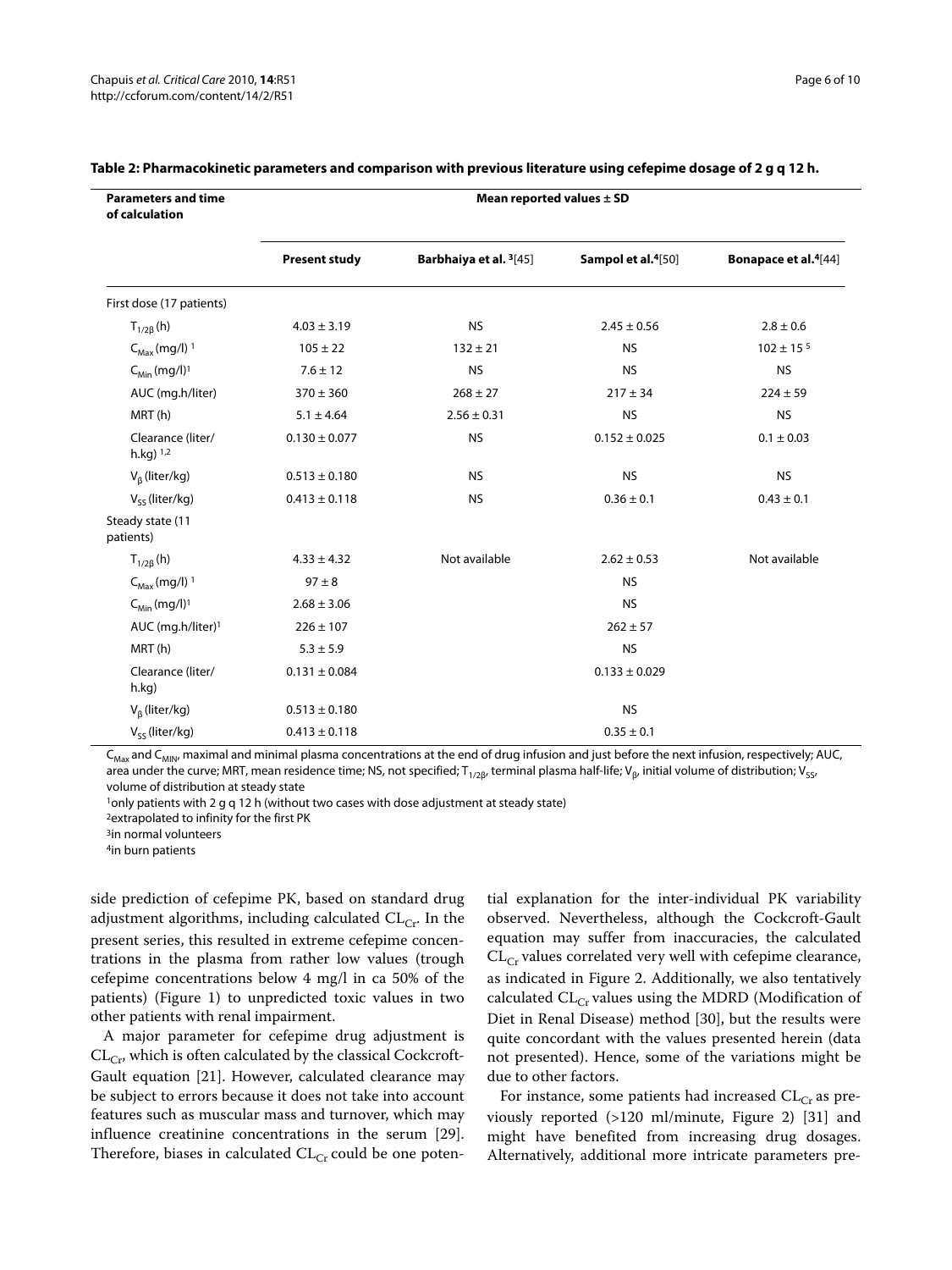sented in Table 3 might also interfere. Among these, some relations were expected, such as the direct correlation between  $Cl_{Cr}$  and cefepime elimination, whereas others were less obvious, such as the direct correlation between the concentration of plasma albumin and  $K_{\beta}$  (Figure [2D](#page-6-0)). Depending on the circumstances, high plasma albumin may be associated either with dehydration, which could result in poor renal perfusion and decreased cefepime clearance, or with good cardiovascular performance and good cefepime clearance, which was likely to be the case herein.

Other parameters for initial dosing are weight and gender, which might call less attention by the caretakers in adult than in pediatric medicine. However extreme weights in our series varied by three times (Table 1) and were not likely to explain the up to 40-times difference in drug levels observed. Moreover, similar variations were observed in other PK studies [\[2,](#page-8-1)[3](#page-8-2)], and especially in children, where weight is a prime consideration in drug dosing decision [\[1](#page-8-0)]. Taken together, the extreme variations observed are likely to result from intricate interactions between multiple factors, which are by no way simple to integrate in the bedside decision process.

Most patients with a preserved renal function had stable individual PK profiles over time in spite of a wide range of  $CL_{Cr}$  values ranging from 160 to 53 ml/minute (Figure [2\)](#page-6-0), and the fact that no drug adjustments were performed. In contrast, drug accumulation and toxicity was observed in two patients with renal impairment

 $CL<sub>Cr</sub> < 50$  ml/minute), in spite of drug adjustment. This is potentially important because caretakers did not attribute neuropsychological alterations, which may be multifactorial in ICU conditions, to drug toxicity until the high concentrations of cefepime were disclosed to them and the symptoms resolved promptly after treatment arrest. Moreover, there is a lack of information in the literature regarding the threshold of cefepime plasma levels predicting neurotoxicity. Indeed, out of 35 patients with cefepime-induced neurological complications reported in 10 studies (excluding reviews and chronic dialysis patients) [\[27](#page-9-10)[,28](#page-9-11)[,32](#page-9-18)-[39\]](#page-9-19), the concentrations of cefepime were determined in only one case (in the plasma and the CSF) and were quite high, that is, 284 mg/l and 18 mg/l, respectively [[28](#page-9-11)]. Besides, only one recent study in neutropenic patients with mild renal failure indicated that trough plasma concentrations of cefepime above 22 mg/l were likely to be associated with encephalopathy [\[40](#page-9-20)]. The main constant over all the reported cases is the association of neurotoxicity with renal impairment. While renal impairment implies possible drug accumulation, it might also potentiate the effect of additional neurotoxic factors, including factors related to the patient, or maybe the C-3' substituent *N*-methylpyrrolidine metabolite of cefepime, which may accumulate in the case of renal failure [[25](#page-9-8),[41\]](#page-9-21). Thus, the threshold of toxicity might be patient-dependent. On the other hand, most studies examining the PK produced by 2 g of the drug administered intravenously or intramuscularly to healthy volunteers or patients without renal failure report trough cefepime concentrations in the plasma ≤10 mg/l in [[9,](#page-8-8)[11](#page-9-22)[,42-](#page-9-23)[46](#page-9-24)], which was also the case herein. Therefore a safe assumption is that trough concentrations of >10 mg/l of cefepime should alert the clinician on the risk of neurotoxicity in susceptible patients, and concentrations of >20 mg/l should probably be avoided.

On the other extreme, too low dosages may result in treatment failures, at least as predicted by PK/PD studies [[15](#page-9-1)[-19](#page-9-3)[,26](#page-9-9)]. Postulating that  $T_{\text{MIC}}$  measured is pertinent to predict clinical outcome, then all of our patients had appropriate coverage of cefepime  $(T<sub>>MIC</sub> \ge 50%)$  as recently proposed [\[19](#page-9-3)[,20](#page-9-2)] for the presumed bacterial pathogens recovered herein (MIC  $\leq$  4 mg/l) (Table 4). On the other hand, if one postulates an MIC of 8 mg/l, which was associated with treatment failures in patients with bacteremia due to Gram negative pathogens [[6\]](#page-8-5), then close to 50% of the patients would have had an inappropriate coverage ( $T_{>MIC}$  > 50%). This is of particular concern when considering problematic pathogens such as those producing extended-spectrum beta-lactamases, or *P. aeruginosa* and *Acinetobacter* spp., which may have high cefepime MICs ( $\geq$ 8 mg/l) and pose major therapeutic challenges, and if one takes into account that up to

<span id="page-6-0"></span>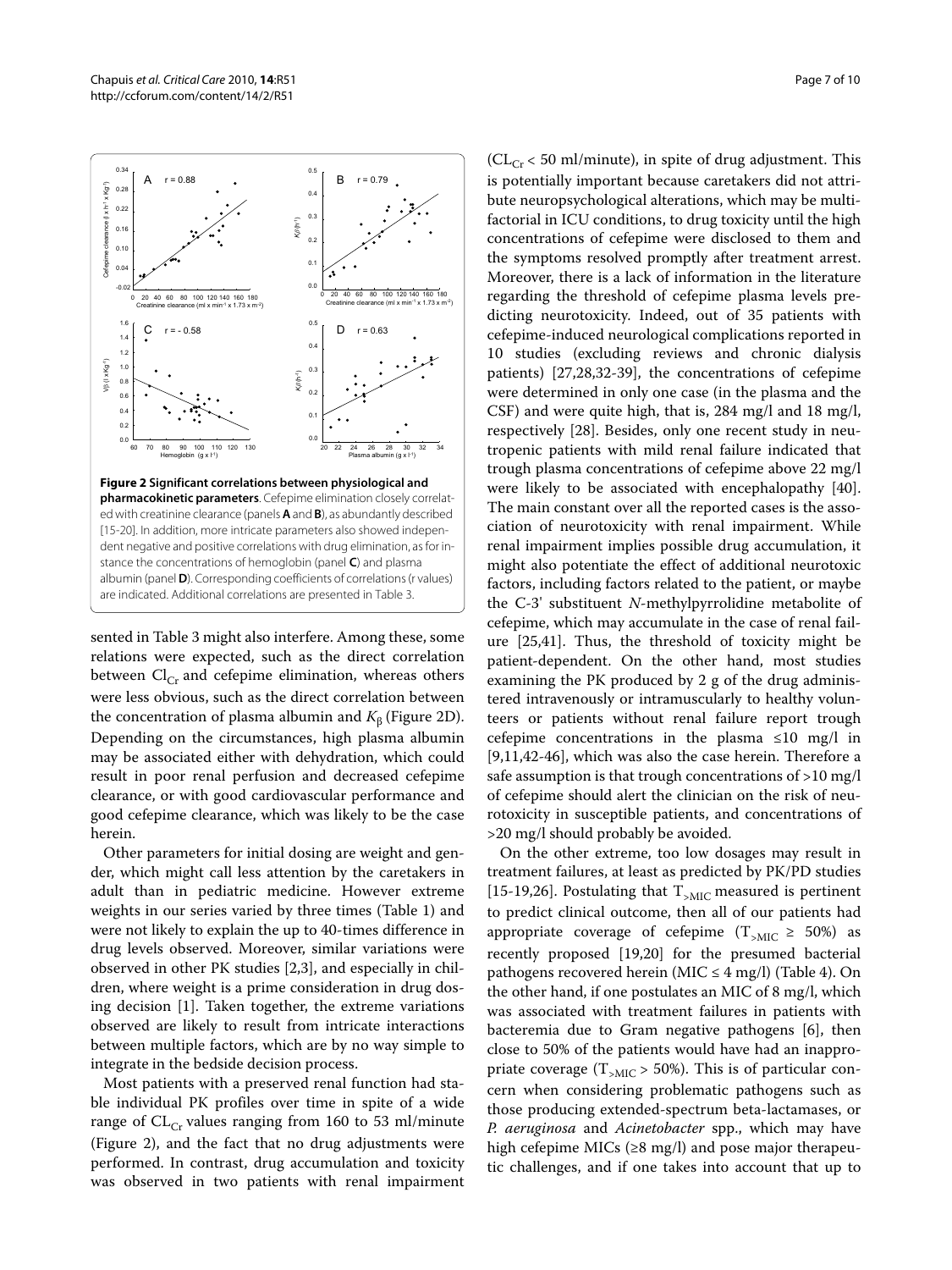| <b>Clinical and</b><br>laboratory<br>parameters | Pharmacokinetic parameters 1,2(number of data points) |                |            |                     |             |           |  |
|-------------------------------------------------|-------------------------------------------------------|----------------|------------|---------------------|-------------|-----------|--|
|                                                 | $K_{\beta}$                                           | $T_{1/2\beta}$ | $MRT_{iv}$ | $CL$ <sub>CEF</sub> | $V_{\beta}$ | $V_{SS}$  |  |
| Weight                                          | 0.08                                                  | $-0.05$        | $-0.04$    | $-0.34$             | $-0.42**$   | $-0.47**$ |  |
|                                                 | (28)                                                  | (28)           | (28)       | (28)                | (28)        | (28)      |  |
| Age                                             | $-0.65**$                                             | $0.58*$        | $0.61*$    | $-0.75**$           | $-0.50**$   | $-0.34$   |  |
|                                                 | (28)                                                  | (28)           | (28)       | (28)                | (28)        | (28)      |  |
| <b>Proteins</b>                                 | $0.52*$                                               | $-0.27$        | $-0.28$    | 0.24                | $-0.13$     | $-0.29$   |  |
|                                                 | (26)                                                  | (26)           | (26)       | (26)                | (26)        | (26)      |  |
| <b>Albumin</b>                                  | $0.63*$                                               | $-0.31$        | $-0.32$    | 0.21                | $-0.27$     | $-0.43**$ |  |
|                                                 | (26)                                                  | (26)           | (26)       | (26)                | (26)        | (26)      |  |
| Hemoglobin                                      | 0.07                                                  | 0.06           | 0.07       | $-0.42**$           | $-0.58**$   | $-0.59**$ |  |
|                                                 | (28)                                                  | (28)           | (28)       | (28)                | (28)        | (28)      |  |
| $Na+$                                           | $-0.11$                                               | 0.01           | $-0.01$    | 0.17                | 0.38        | 0.38      |  |
|                                                 | (28)                                                  | (28)           | (28)       | (28)                | (28)        | (28)      |  |
| <b>Creatinine</b>                               | $-0.78**$                                             | $0.91*$        | $0.91*$    | $-0.69**$           | $-0.31$     | $-0.19$   |  |
|                                                 | (27)                                                  | (27)           | (27)       | (27)                | (27)        | (27)      |  |
| <b>CLCr</b>                                     | $0.79*$                                               | $-0.81**$      | $-0.82**$  | $0.88*$             | $0.51*$     | 0.35      |  |
|                                                 | (27)                                                  | (27)           | (27)       | (27)                | (27)        | (27)      |  |
| pCO <sub>2</sub>                                | 0.28                                                  | $-0.41$        | $-0.42**$  | 0.03                | $-0.14$     | $-0.20$   |  |
|                                                 | (23)                                                  | (23)           | (23)       | (23)                | (23)        | (23)      |  |
| HCO <sub>3</sub>                                | 0.33                                                  | $-0.42**$      | $-0.41$    | $-0.05$             | $-0.27$     | $-0.33$   |  |
|                                                 | (23)                                                  | (23)           | (23)       | (23)                | (23)        | (23)      |  |
| <b>Cefepime dose</b><br>(mg/kg)                 | 0.19                                                  | $-0.17$        | $-0.17$    | $0.57*$             | $0.51*$     | $0.53*$   |  |
|                                                 | (28)                                                  | (28)           | (28)       | (28)                | (28)        | (28)      |  |

#### **Table 3: Combined two-by-two correlations and multiple regression between clinical and laboratory parameters, and PK values.**

1Significant Pearson's coefficients with P < 0.05 are highlighted by asterisk. One asterisk indicates positive (direct) correlations and two asterisk indicate negative (inverse) correlations.

<sup>2</sup>For each PK parameters, the most pertinent physiological parameters according to the result of the two by two correlations were included as independent variable in a forward stepwise multiple regression. Creatinine serum levels were excluded from the analysis (in spite of a significant correlation with some pK parameters) because of a non-normal (bimodal) distribution. Creatinine clearance, which shares similar biological information, was more regularly distributed. Remaining primary predictive variable ( $P < 0.05$ ) after this procedure are marked in bold italic font in the table.

20% of the total drug is bound to serum proteins [\[47](#page-9-25)[,48](#page-9-26)]. Moreover, in addition to pure MIC concerns, a recent study identified *P. aeruginosa* infection, mechanical ventilation, and neutropenia as independent risk factors for cefepime treatment failure [\[49](#page-9-27)]. Higher cefepime doses were proposed to overcome some of these issues (for example, 2 g q 8 h) [[9\]](#page-8-8), but high doses may also increase the risk of neurological side effects. Hence, adjusting dosage on the basis of drug monitoring is reasonable in such cases.

## **Conclusions**

Taken together, these results of drug monitoring independently validate the population kinetics of cefepime elaborated by others [[9-](#page-8-8)[14](#page-9-0)]. Moreover, they show that empirical drug dosing following standard drug adjustment algorithms in the ICU is not accurate enough to prevent extreme PK deviations, which might be one or the possible explanations for the toxicity and treatment failure problems reported by Yahav et al. [[4\]](#page-8-3) and Bhat et al. [\[6](#page-8-5)]. Eventually, they indicate that 2 g of cefepime q 12 h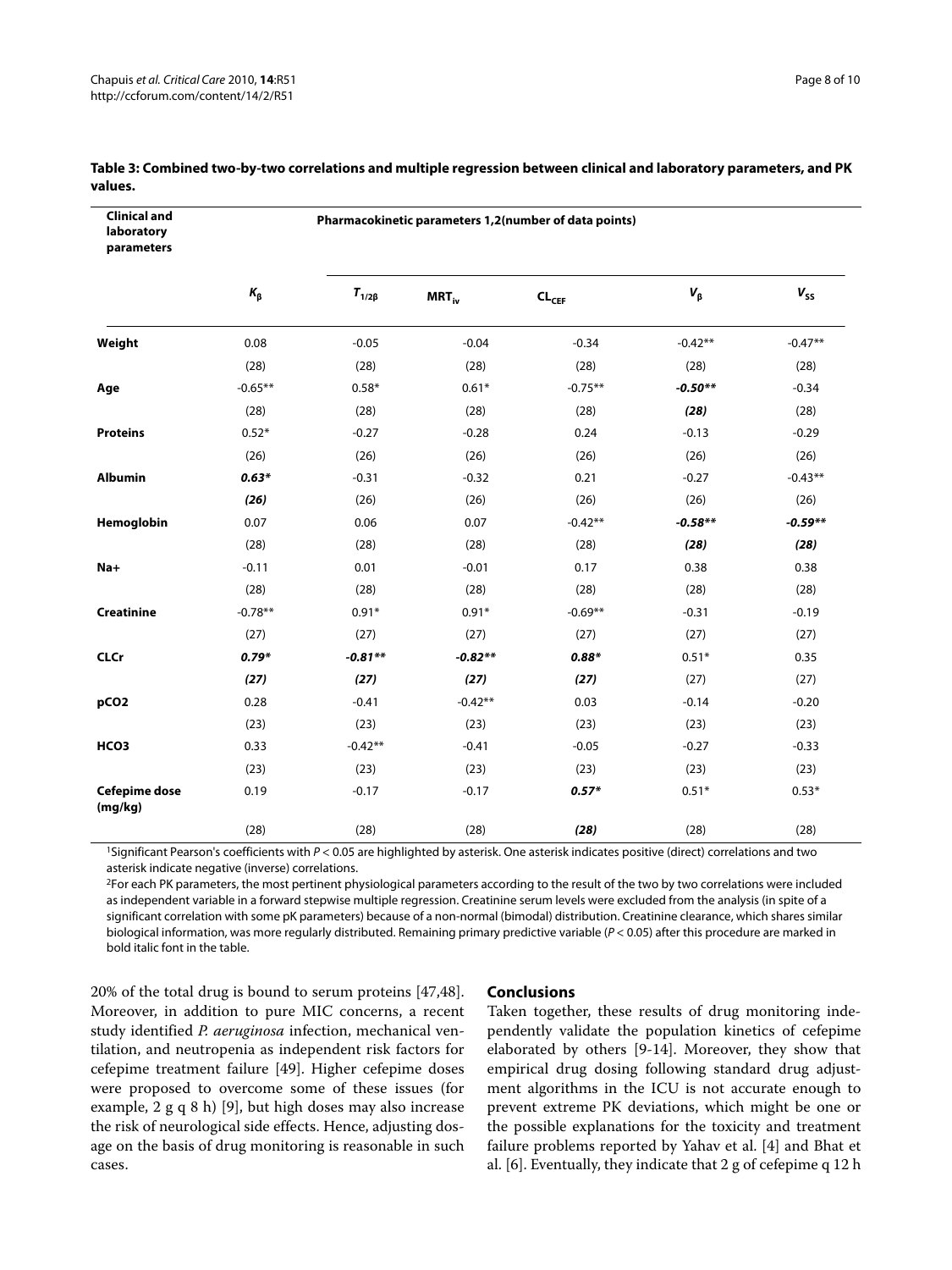|                           | 1st dose (N patients $= 15$ ) |             | steady state (N patients $= 9$ ) |             |
|---------------------------|-------------------------------|-------------|----------------------------------|-------------|
| T>MIC                     | ≤4 mg/ml 1                    | $8$ mg/ml 1 | ≤4 mg/ml 1                       | $8$ mg/ml 1 |
| $>0.3$ (3:36 h)           | 100%                          | 100%        | 100%                             | 100%        |
| $>0.4$ (4:48 h)           | 100%                          | 87%         | 100%                             | 67%         |
| $>0.5$ (6:00 h)           | 100%                          | 67%         | 100%                             | 44%         |
| $>0.6$ (7:12 h)           | 67%                           | 47%         | 67%                              | 22%         |
| $>0.7$ (8:24 h)           | 53%                           | 40%         | 33%                              | 22%         |
| <sup>1</sup> Cefepime MIC |                               |             |                                  |             |

#### Table 4: Time over MIC (T<sub>>MIC</sub>) of total cefepime in patients without renal failure (CL<sub>Cr</sub> > 50 ml/minute)

is safe and effective for patients with  $CL_{Cr} \ge 50$  ml/minute and against pathogens with cefepime MICs  $\leq$  4 mg/l, but that drug monitoring should be considered in any conditions falling outside these limits.

#### **Key messages**

• 2 g of cefepime every 12 h was safe and appropriate for patients with  $CL_{Cr} \geq 50$  ml/min pathogens with cefepime MICs ≤4 mg/l.

• However, this dosage was too low up to 50% of more of patients infected with microbes with greater cefepime MICs (≥8 mg/l).

• Moreover, cefepime accumulation and neurological toxicity (non-convulsive epilepsy) occurred in two patients with  $CL_{Cr}$  <50 ml/minute, in spite of drug dosage adjustment.

• Monitoring of cefepime plasma levels is warranted in patients with  $CL_{Cr}$  <50 ml/minute and infection due to pathogens with cefepime MICs ≥8 mg/l.

#### **Abbreviations**

AUC: area under the curve; AUMC: area under the first moment curve;  $CL<sub>ci</sub>$ : creatinine clearance; CLSI: Clinical and Laboratory Standards Institute; FDA: Food and Drug Administration; HPLC: high pressure liquid chromatography; ICU: intensive care unit; MIC: minimal inhibitory concentration; MDRD: modification of diet in renal disease; MRT: mean resident time; PD: pharmacodynamics; PK: pharmacokinetics; SAPS II: simplified acute physiology score; V<sub>β</sub>: volume of distribution.

#### **Competing interests**

The authors declare that they have no competing interests.

#### **Authors' contributions**

TMC collected the data. TMC, EG, DB and PM initiated the study, and the design. TMC, DB and PM were involved in the interpretation of the results. TMC wrote the manuscript, DB and PM helped to draft the manuscript. EG, PAM, RC, MDS, MMB and LD contributed to the conception of the study and revision of the manuscript. PM and DB provided the final revision of the manuscript. SB provided technical support for the study. All authors read and approved the final manuscript.

#### **Acknowledgements**

This work was partially supported by an unrestricted grant from Bristol-Myers Squibb. We would like to thank Willy Lanker for stimulating discussion and

Marlyse Giddey for outstanding technical support, and the medical and nursing staff of the Department of Adult Intensive Care.

#### **Author Details**

1Department of Ambulatory Medicine and Community Healthcare, University of Lausanne, 44, rue du Bugnon, 1011 Lausanne, Switzerland, 2Department of Pediatrics, CHUV, University of Lausanne, 46, rue du Bugnon, 1011 Lausanne, Switzerland, 3Department of Fundamental Microbiology, University of Lausanne, Biophore Building, Dorigny, 1015 Lausanne, Switzerland,<br><sup>4</sup>Department of Adult Intensive Care Medicine and Burns Center, CHUV, University of Lausanne, 46, rue du Bugnon, 1011 Lausanne, Switzerland and 5Division of Clinical Pharmacology, CHUV, University of Lausanne, 46, rue du Bugnon, 1011 Lausanne, Switzerland

#### Received: 29 September 2009 Revised: 28 December 2009 Accepted: 1 April 2010 Published: 1 April 2010

#### **References**

- <span id="page-8-0"></span>Giannoni E, Moreillon P, Cotting J, Moessinger A, Bille J, Decosterd L, Zanetti G, Majcherczyk P, Bugnon D: Prospective determination of plasma imipenem concentrations in critically ill children**.** Antimicrob Agents Chemother 2006, 50:2563-2568.
- <span id="page-8-1"></span>2. Belzberg H, Zhu J, Cornwell EE III, Murray JA, Sava J, Salim A, Velmahos GC, Gill MA: Imipenem levels are not predictable in the critically ill patient**[.](http://www.ncbi.nlm.nih.gov/entrez/query.fcgi?cmd=Retrieve&db=PubMed&dopt=Abstract&list_uids=14749576)** J Trauma 2004, 56:111-117.
- <span id="page-8-2"></span>3. Lamoth F, Buclin T, Csajka C, Pascual A, Calandra T, Marchetti O: Reassessment of recommended imipenem doses in febrile neutropenic patients with hematological malignancies**.** Antimicrob Agents Chemother 2009, 53:785-787.
- <span id="page-8-3"></span>4. Yahav D, Paul M, Fraser A, Sarid N, Leibovici L: Efficacy and safety of cefepime: a systematic review and meta-analysis**.** Lancet Infect Dis 2007, 7:338-348.
- <span id="page-8-4"></span>5. Paul M, Yahav D, Fraser A, Leibovici L: Empirical antibiotic monotherapy for febrile neutropenia: systematic review and meta-analysis of randomized controlled trials**.** J Antimicrob Chemother 2006, 57:176-189.
- <span id="page-8-5"></span>6. Bhat SV, Peleg AY, Lodise TP Jr, Shutt KA, Capitano B, Potoski BA, Paterson DL: Failure of current cefepime breakpoints to predict clinical outcomes of bacteremia caused by gram-negative organisms**.** Antimicrob Agents Chemother 2007, 51:4390-4395.
- <span id="page-8-6"></span>7. CLSI: Performance standards for antimicrobial disk susceptibility testing; Nineteenth informational supplement**.** Volume 29. Clinical and Laboratory Standards Institute; 2009.
- <span id="page-8-7"></span>Information for Healthcare Professionals: Cefepime (marketed as Maxipime) FDA ALERT [17/06/2009] [\[http://www.fda.gov/Drugs/](http://www.fda.gov/Drugs/DrugSafety/PostmarketDrugSafetyInformationforPatientsandProviders/DrugSafetyInformationforHeathcareProfessionals/ucm167254.htm) [DrugSafety/PostmarketDrugSafetyInformationforPatientsandProviders/](http://www.fda.gov/Drugs/DrugSafety/PostmarketDrugSafetyInformationforPatientsandProviders/DrugSafetyInformationforHeathcareProfessionals/ucm167254.htm) [DrugSafetyInformationforHeathcareProfessionals/ucm167254.htm\]](http://www.fda.gov/Drugs/DrugSafety/PostmarketDrugSafetyInformationforPatientsandProviders/DrugSafetyInformationforHeathcareProfessionals/ucm167254.htm)
- <span id="page-8-8"></span>9. Lipman J, Wallis SC, Rickard C: Low plasma cefepime levels in critically ill septic patients: pharmacokinetic modeling indicates improved troughs with revised dosing**.** Antimicrob Agents Chemother 1999, 43:2559-2561.